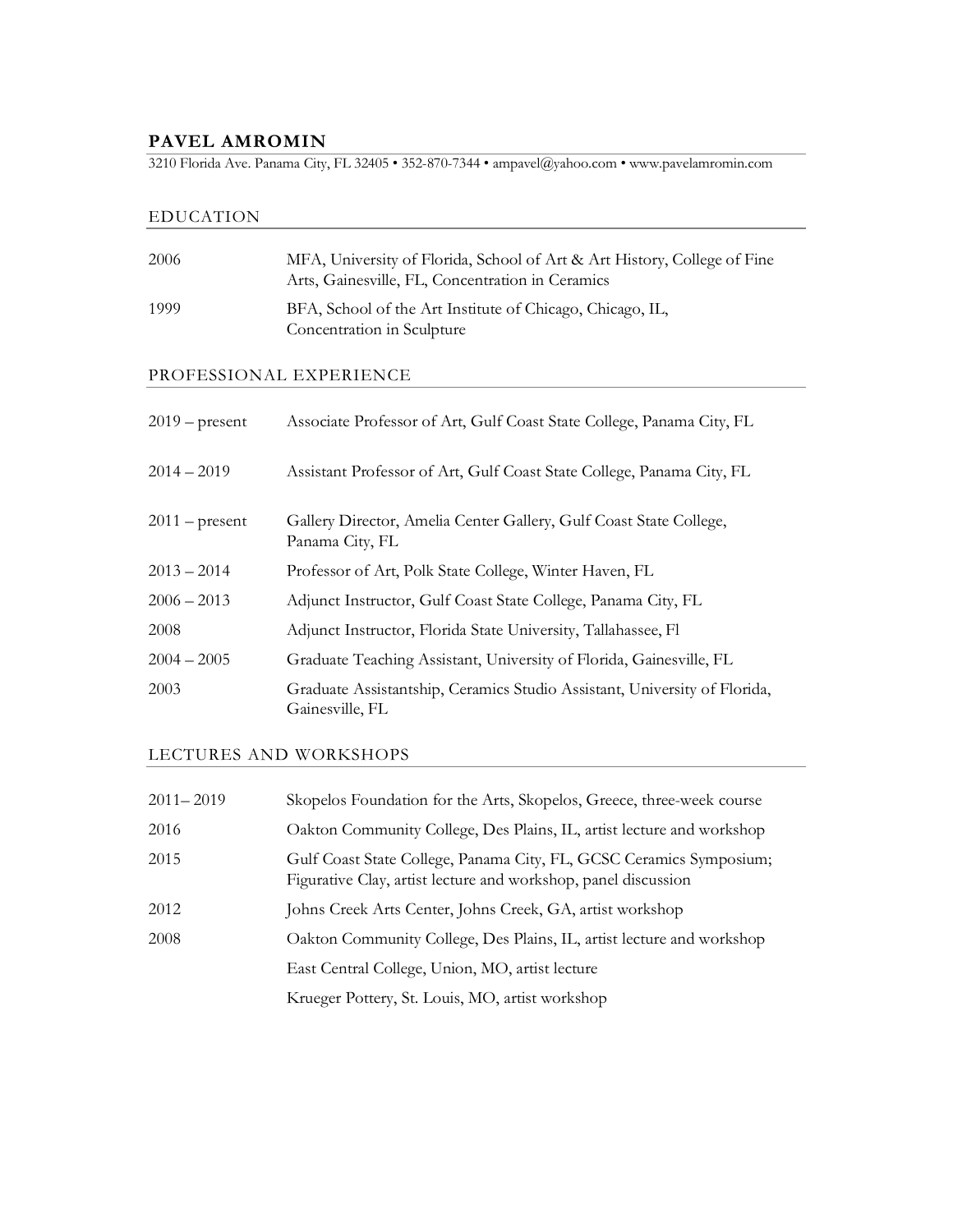# SELECTED EXHIBITIONS

| 2020          | Panama City Center for the Arts, Panama City, FL, Story Time<br>two-person exhibition                                              |
|---------------|------------------------------------------------------------------------------------------------------------------------------------|
| 2019          | Morean Center For Clay, St. Petersburg, FL, Figurative Florida<br>curator: TJ Erdahl                                               |
|               | Hudgens Center For Art and Learning, Duluth, GA, Layers: Drawing on Cay                                                            |
| 2018          | Victor Armendaris Gallery, Chicago, IL, Wrap it Up                                                                                 |
| 2017          | SOFA Chicago, Chicago, IL, Victor Armendaris Gallery                                                                               |
|               | Victor Armendaris Gallery, Chicago, IL, 3 D                                                                                        |
|               | The Manheim Gallery, Cottonwood, AZ Heads Up, invitational,<br>curator: Jill Foote-Hutton, Magda Gluszek                           |
| 2016          | The Belger Arts Center, Kansas City, MO Role Models, invitational,<br>curator: Melissa Youngbluth                                  |
| 2015          | Polk State College, Winter Haven, FL, PSC Ceramics Invitational,<br>invitational, curator: Andrew Coombs                           |
|               | Morean Arts Center, St. Petersburg, FL, Seven In, Seven Out, invitational,<br>curator: Melissa Youngbluth                          |
|               | 4Most Gallery, University of Florida, Gainesville, FL, $3x3=$ ? invitational,<br>curator: Cheyenne Chapman Rudolph                 |
| 2014          | Polk Museum of Art, Lakeland, FL, Working Title: A Faculty Exhibition,<br>invitational, curator: Adam Justice                      |
| 2013          | Southwest School of Art, San Antonio, TX, Mock/Bite, invitational                                                                  |
|               | Red Lodge Clay Center, Red Lodge MT, Tisdale Figurative Invitational,<br>invitational                                              |
| $2001 - 2013$ | SOFA New York, New York, NY, Ann Nathan Gallery                                                                                    |
|               | SOFA Chicago, Chicago, IL, Ann Nathan Gallery                                                                                      |
| 2011          | The Fuller Craft Museum, Brockton, MA, Fresh Figurines: A New Look At a<br>Historic Art Form, invitational, curator: Gail M. Brown |
|               | Mindy Solomon Gallery, St. Petersburg, FL, Hero Worship,<br>curator: Mindy Solomon                                                 |
|               | Samuel P. Harn Museum of Art, Gainesville, FL, Alchemy: From Dust to Form,<br>jurors: Nan Smith, Kathy King                        |
|               | Studio @620, St. Petersburg, FL, Resonance, invitational                                                                           |
|               | Mindy Solomon Gallery, St. Petersburg, FL, Florida Souvenirs, Sand, Surf and Sin<br>in the Sunshine State, curator: Mindy Solomon  |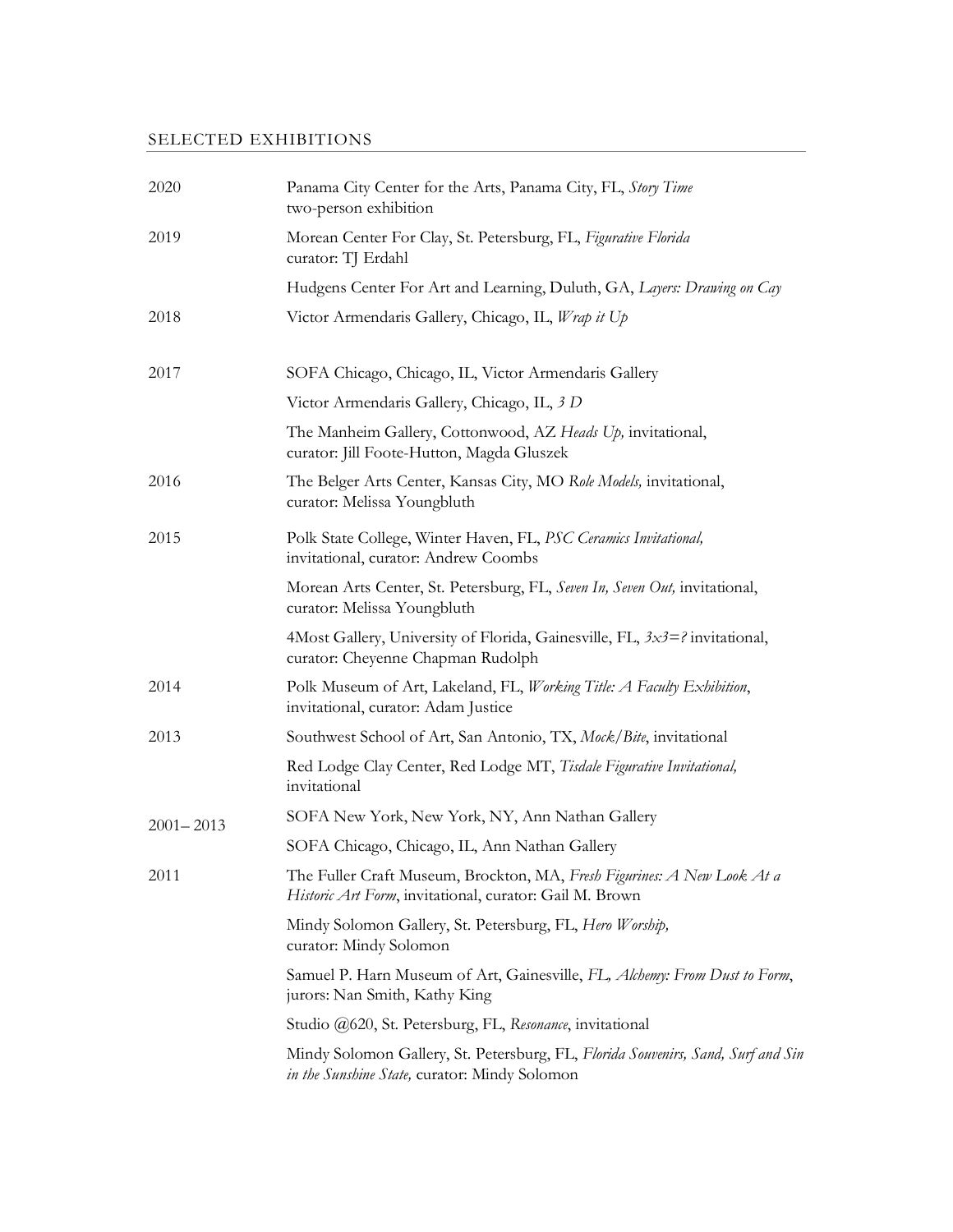|      | Archie Bray Foundation, Helena, MT, Beyond the Brickyard,<br>juror: Paul Mathieu                                                                    |
|------|-----------------------------------------------------------------------------------------------------------------------------------------------------|
|      | Red Lodge Clay Center, Red Lodge MT, Intimation of Candor and Culpability,<br>two person exhibition, curator: Jill Foote-Hutton                     |
| 2010 | SCOPE Miami, Miami, FL, Mindy Solomon Gallery                                                                                                       |
|      | Armory Art Center, West Palm Beach, FL, Motley Moxie, invitational                                                                                  |
|      | San Angelo Museum of Fine Arts, San Angelo, TX, 18th San Angelo National<br>Ceramics Competition, juror: Sherman Hall                               |
| 2009 | The Clay Studio, Philadelphia, PA, Small Favors IV, invitational                                                                                    |
|      | FUNKe FIRED ARTS, Cincinnati, OH, Body Perspectives, invitational                                                                                   |
|      | The Clay Studio, Harrison Gallery, Philadelphia, PA, Adventure Bound,<br>solo exhibition                                                            |
|      | Santa Fe Clay, Santa Fe, NM, What the Future May Hold: Artist Consider the Post-<br>Bush World, invitational                                        |
| 2008 | East Central College Gallery, Union, MO, Pavel Amromin and Tammy<br>Marinuzzi, two person exhibition                                                |
|      | Westchester Arts Council, White Plains, NY, Confrontational Ceramics,<br>invitational, curator: Judith Schwartz                                     |
|      | Society for Contemporary Craft, Pittsburgh, PA,<br>Voices, NCECA 2008 Invitational, curators: Holly Hanessian and Kate Lydon                        |
|      | Modern Formations Gallery, Pittsburgh, PA, Americana Refigured, invitational                                                                        |
|      | Crossman Gallery, University of Wisconsin-Whitewater, Whitewater, WI,<br>38th Annual Ceramics Exhibition: A New Breed, invitational                 |
|      | FSU Museum of Fine Arts, Tallahassee, FL, Faculty Annual Review                                                                                     |
| 2007 | Ameen Art Gallery, Nicholls State University, Thibodaux, LA,<br>Ceramic Sculpture National Exhibition, jurors: Joe Bova, and Virginia Scotchie      |
|      | M. T. Burton Gallery, Surf City, NJ, Jersey Shore Clay National,<br>juror: Liz Quackenbush                                                          |
|      | Blue Spiral 1, Asheville, NC, Clay, Coming Up Down South, invitational                                                                              |
| 2006 | Yeiser Art Center, Paducah, KY, Blue Grass Clay National,<br>juror: John Utgard                                                                     |
|      | Amelia G. Tapper Center for the Arts, Gulf Coast Community College,<br>Panama City, FL, Faculty Show                                                |
|      | The Clay Studio, Philadelphia, PA, Marge Brown Kalodner Graduate Student<br>Exhibition<br>jurors: Stanley Shapiro, Jeff Guido, Marge Brown Kalodner |
|      | University Gallery, University of Florida, Gainesville, FL,<br>The Toy Soldier Collection, MFA Thesis Exhibition                                    |
| 2005 | Reynolds Gallery, Stockton, CA, Visions in Clay, juror: Adrian Saxe                                                                                 |
|      |                                                                                                                                                     |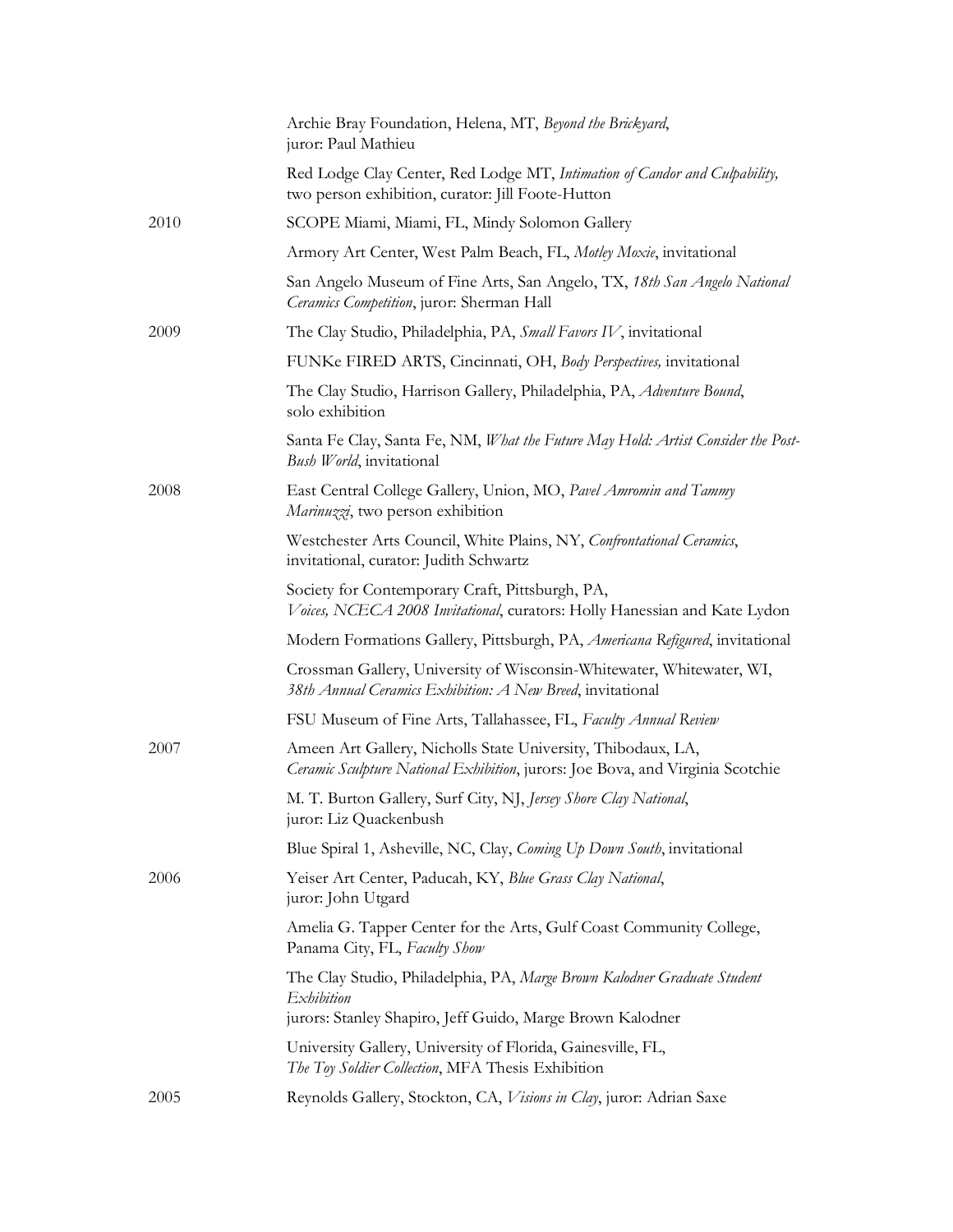|      | M. T. Burton Gallery, Surf City, NJ, Jersey Shore Clay National, juror: Peter<br>Callas                        |
|------|----------------------------------------------------------------------------------------------------------------|
|      | Lincoln Art, Lincoln, CA, Feats of Clay XVIII, juror: Rodney Mott                                              |
| 2004 | Alder Gallery, Colburg, OR, La Petite XII                                                                      |
|      | Oak Hall Gallery, Gainesville, FL. Clayboration                                                                |
| 2003 | Amelia Center Art Gallery, Gulf Coast Community College, Panama City, FL,<br>Clay Tangent                      |
| 2003 | Reitz Union Gallery, University of Florida, Gainesville, FL, GRADAA                                            |
| 2002 | Ann Nathan Gallery, Chicago, IL, New Work, Mixed Media                                                         |
| 2001 | The Chicago Athenaeum, Schaumburg, IL, Land Under White Wings,<br>invitational, curator: Vankarem Nikiforovich |
| 2000 | Contemporary Art Workshop, Chicago, IL, Habitation,<br>two person exhibition                                   |

# AWARDS

| 2014                | Florida Individual Artists Fellowship Grant                                                                                          |
|---------------------|--------------------------------------------------------------------------------------------------------------------------------------|
| 2007                | 2nd Place, Jersey Shore Clay National, M. T. Burton Gallery, Surf City, NJ                                                           |
| 2005                | James J. Rizzi Scholarship                                                                                                           |
|                     | 2nd Place, Feats of Clay XVIII, Lincoln Art, Lincoln, CA                                                                             |
|                     | Purchase Award, Feats of Clay XVIII, Lincoln Art, Lincoln, CA                                                                        |
| $2003 - 2006$       | University of Florida Graduate Alumni Fellowship (competitive three year<br>fellowship awarded for academic and artistic excellence) |
| 2003                | Ceramics Monthly Emerging Artist                                                                                                     |
| 2000                | Patron Award, <i>Wilmette Festival of fine Arts</i> , Willamette, IL                                                                 |
| <b>PUBLICATIONS</b> |                                                                                                                                      |
| 2014                | Nan Smith, 500 Figures in Clay Volume 2, Asheville: Lark Crafts, 2014, page                                                          |

|      | 132, 136, (2 color images)                                                                                                                        |
|------|---------------------------------------------------------------------------------------------------------------------------------------------------|
| 2013 | Andrews, Scott, Mock/Bite: Bling, Guns and Greed, Current,<br>March 6, 2013, (review)                                                             |
| 2011 | Richard Friswell, Massachusetts's Fuller Craft Museum's Powerful Ceramic Figurine<br><i>Exhibit</i> , Artes Magazine, December 15, 2011, (review) |
|      | Voeller, Megan, Hero Worship: Superheroes and suits of flowers at Mindy Solomon,<br>Creative Loafing Tampa, August 11, 2011 (review)              |